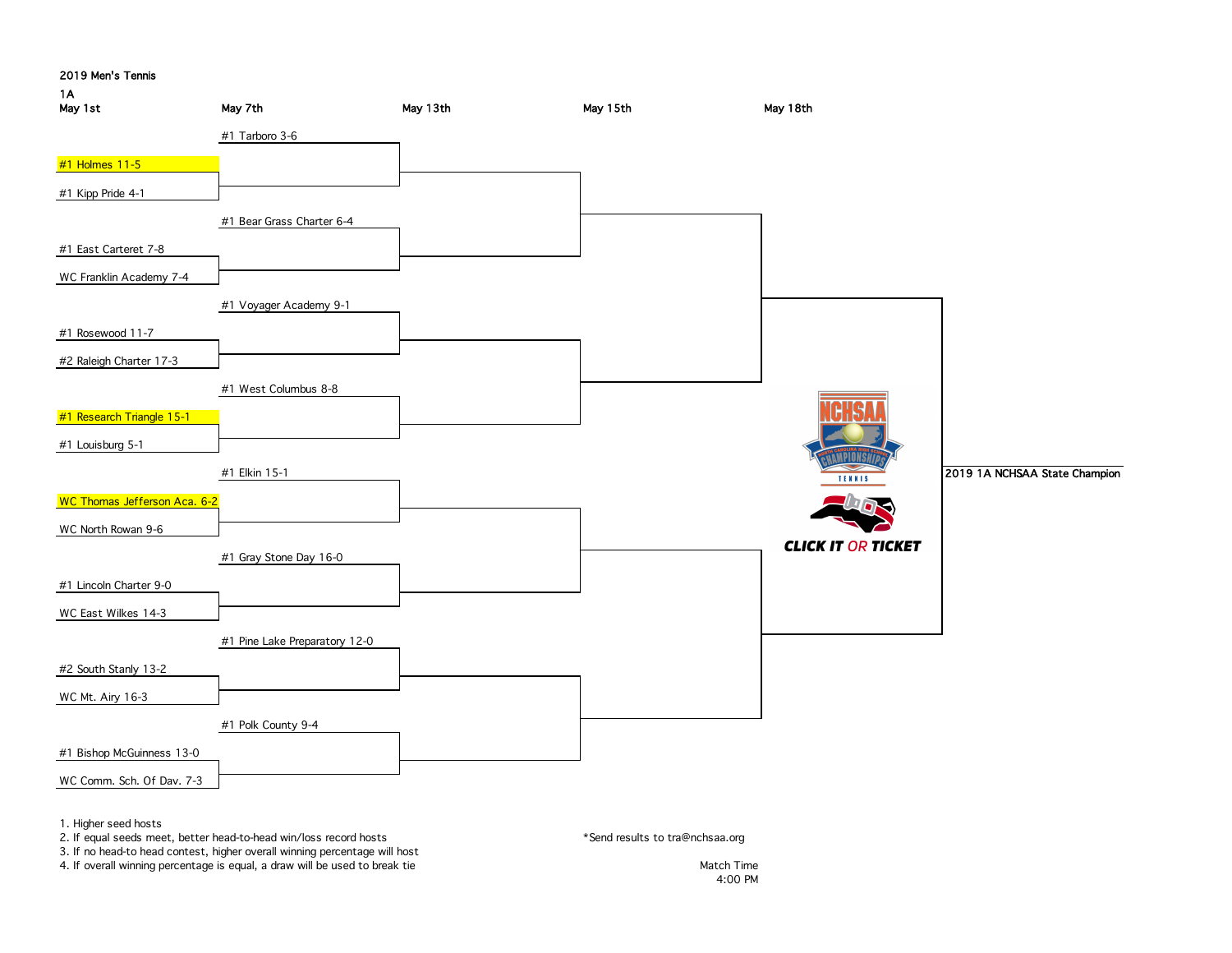# 2A

| $\mathbf{r}$<br>May 1st                          | May 7th                                                           | May 13th | May 15th                        | May 18th                  |                               |
|--------------------------------------------------|-------------------------------------------------------------------|----------|---------------------------------|---------------------------|-------------------------------|
| #1 Croatan 13-0                                  |                                                                   |          |                                 |                           |                               |
| WC East Bladen 12-4                              |                                                                   |          |                                 |                           |                               |
| #1 Clinton 17-1                                  |                                                                   |          |                                 |                           |                               |
|                                                  |                                                                   |          |                                 |                           |                               |
| #2 South Columbus 12-4<br>#1 North Johnston 12-7 |                                                                   |          |                                 |                           |                               |
|                                                  |                                                                   |          |                                 |                           |                               |
| WC Richlands 8-3                                 |                                                                   |          |                                 |                           |                               |
| #1 Whiteville 16-0                               |                                                                   |          |                                 |                           |                               |
| #1 Greene Central 16-1                           |                                                                   |          |                                 |                           |                               |
| #1 First Flight 5-0                              |                                                                   |          |                                 |                           |                               |
|                                                  |                                                                   |          |                                 |                           |                               |
| WC North Lenoir 10-3<br>#1 Roanoke Rapids 3-1    |                                                                   |          |                                 |                           |                               |
|                                                  |                                                                   |          |                                 |                           |                               |
| #2 Carrboro 8-5                                  |                                                                   |          |                                 |                           |                               |
| #1 NCSSM 10-0                                    |                                                                   |          |                                 |                           |                               |
| WC Providence Grove 8-3                          |                                                                   |          |                                 |                           |                               |
| #1 Trinity 10-1                                  |                                                                   |          |                                 |                           |                               |
| WC St. Pauls 12-4                                |                                                                   |          |                                 |                           |                               |
| #1 Salisbury 18-0                                |                                                                   |          |                                 | <b>AMPIONSH</b>           |                               |
|                                                  |                                                                   |          |                                 | $\Rightarrow$<br>TENNIS   | 2019 2A NCHSAA State Champion |
| #2 Forbush 13-4<br>#1 Mt. Pleasant 12-1          |                                                                   |          |                                 |                           |                               |
|                                                  |                                                                   |          |                                 |                           |                               |
| WC Newton-Conover 9-2                            |                                                                   |          |                                 |                           |                               |
| #1 Ashe County 11-5                              |                                                                   |          |                                 | <b>CLICK IT OR TICKET</b> |                               |
| #2 Ledford 17-3                                  |                                                                   |          |                                 |                           |                               |
| #1 Atkins 13-1                                   |                                                                   |          |                                 |                           |                               |
| #3 West Davidson 15-4                            |                                                                   |          |                                 |                           |                               |
| #1 Shelby 6-0                                    |                                                                   |          |                                 |                           |                               |
|                                                  |                                                                   |          |                                 |                           |                               |
| #1 East Lincoln 10-3<br>#1 Fred T. Foard 7-5     |                                                                   |          |                                 |                           |                               |
|                                                  |                                                                   |          |                                 |                           |                               |
| WC Pisgah 8-2                                    |                                                                   |          |                                 |                           |                               |
| #1 Owen 7-6-1                                    |                                                                   |          |                                 |                           |                               |
| #2 West Iredell 9-6                              |                                                                   |          |                                 |                           |                               |
| #1 Brevard 9-1                                   |                                                                   |          |                                 |                           |                               |
| #2 Lake Norman Charter 7-3                       |                                                                   |          |                                 |                           |                               |
|                                                  |                                                                   |          |                                 |                           |                               |
|                                                  |                                                                   |          |                                 |                           |                               |
| 1. Higher seed hosts                             | 2. If equal seeds meet, better head-to-head win/loss record hosts |          | *Send results to tra@nchsaa.org |                           |                               |

3. If no head-to head contest, higher overall winning percentage will host Match Time Match Time Match Time

4. If overall winning percentage is equal, a draw will be used to break tie 4:00 PM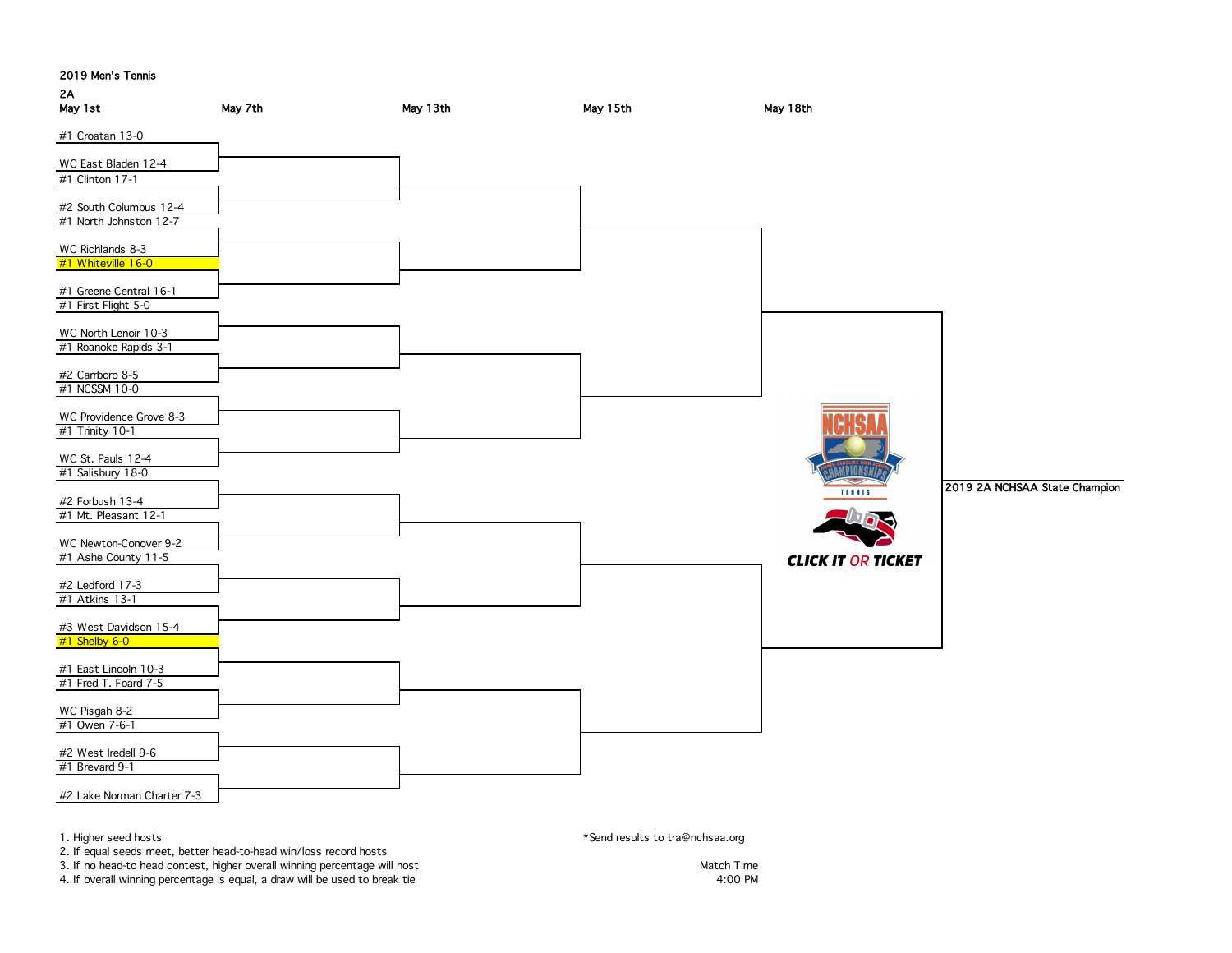

4. If overall winning percentage is equal, a draw will be used to break tie 4:00 PM